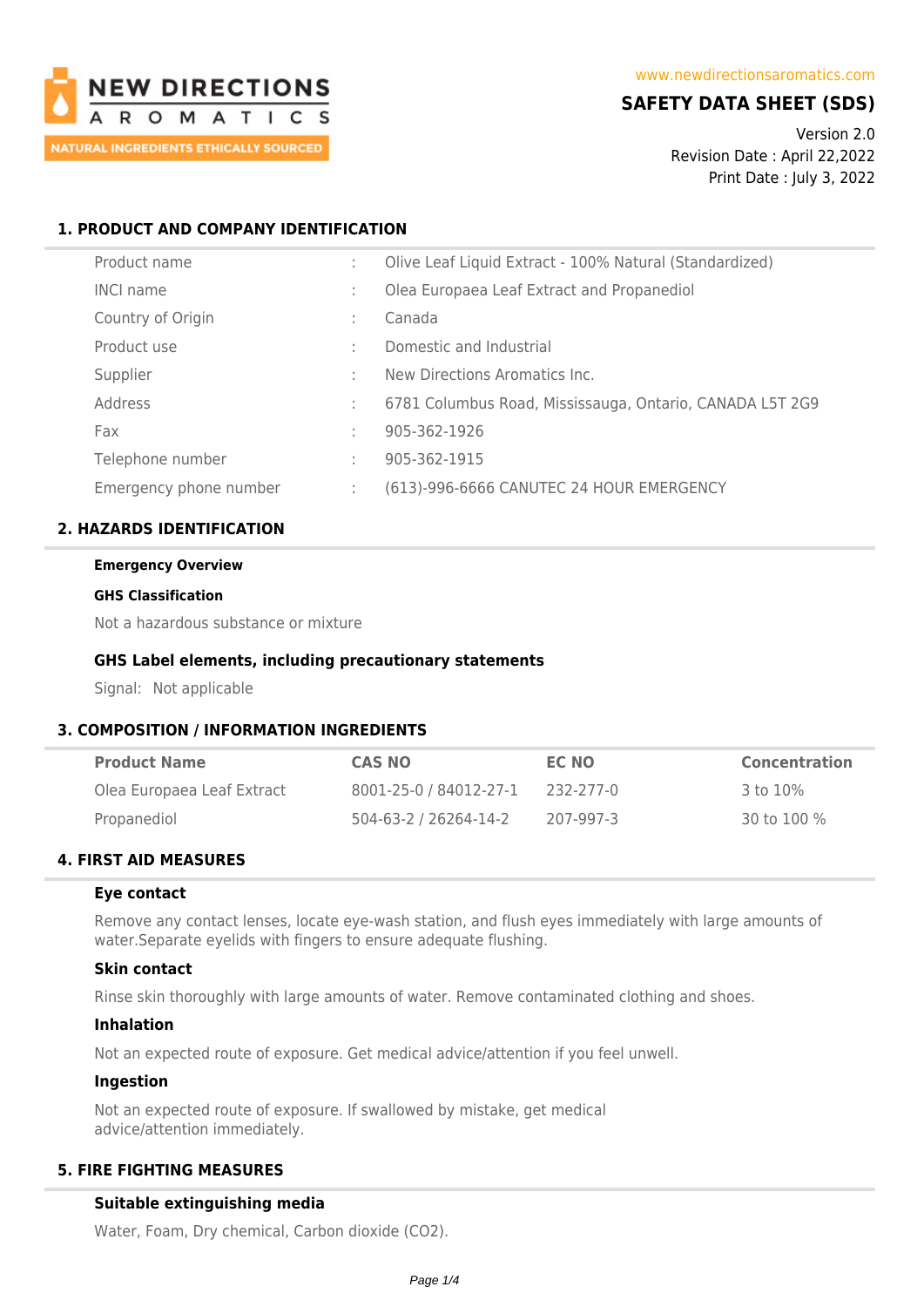## **Special protective equipment and precautions for fire-fighters**

As in any fire, wear self-contained breathing apparatus pressure-demand, MSHA/NIOSH (approved or equivalent) and full protective gear. Cool containers with flooding quantities of water until well after fire is out. Evacuate personnel to safe areas.

## **Special hazards arising from the substance or its combustible products**

Thermal decomposition can lead to release of irritating and toxic gases and vapors, such as carbon monoxide, carbon dioxide.

## **Resulting gases**

Carbon oxides.

## **6. ACCIDENTAL RELEASE MEASURES**

#### **Personal precautions, protective equipment and emergency procedures.**

Evacuate personnel to safe areas. Remove all sources of ignition. Ensure adequate ventilation, especially in confined areas. Avoid contact with skin, eyes or clothing. Do not eat, drink or smoke when using this product. Wash thoroughly after handling.

#### **Environmental precautions**

Do not flush into surface water or sanitary sewer system.

#### **Methods and materials for containment and cleaning up**

Contain spilled material. Soak up with non-combustible absorbent material, (e.g. sand, earth, diatomaceous earth, vermiculite) and transfer to a container for disposal according to local / national regulations.

### **7. HANDLING AND STORAGE**

#### **Precautions for safe handling**

Handle in accordance with good industrial hygiene and safety practice. Ensure adequate ventilation, especially in confined areas. Keep away from heat, sparks, flame and other sources of ignition. Avoid contact with eyes. Do not eat, drink or smoke when using this product. Wash thoroughly after handling.

### **Conditions for safe storage, including any incompatibilities**

Keep containers tightly closed in a dry, cool and well-ventilated place. Keep away from heat, sparks, flame and other sources of ignition. Store in accordance with local regulations.

### **8. EXPOSURE CONTROLS AND PERSONAL PROTECTION**

#### **Exposure controls**

Ensure adequate ventilation, especially in confined areas.

### **Eyes**

Wear safety glasses with side shields.

### **Skin**

When there is potential skin contact, have available and wear as appropriate impervious gloves, apron, pants, jacket.

### **Respiratory**

If exposure limits are exceeded or irritation is experienced, NIOSH/MSHA approved respiratory protection should be worn. Positive-pressure supplied air respirators may be required for high airborne contaminant concentrations. Respiratory protection must be provided in accordance with current local regulations.

#### **Exposure limit values**

No exposure limits established.

### **9. PHYSICAL AND CHEMICAL PROPERTIES**

| Appearance | Dark Olive to Dark Brown Liquid. |
|------------|----------------------------------|
| Odor       | Characteristic Odor.             |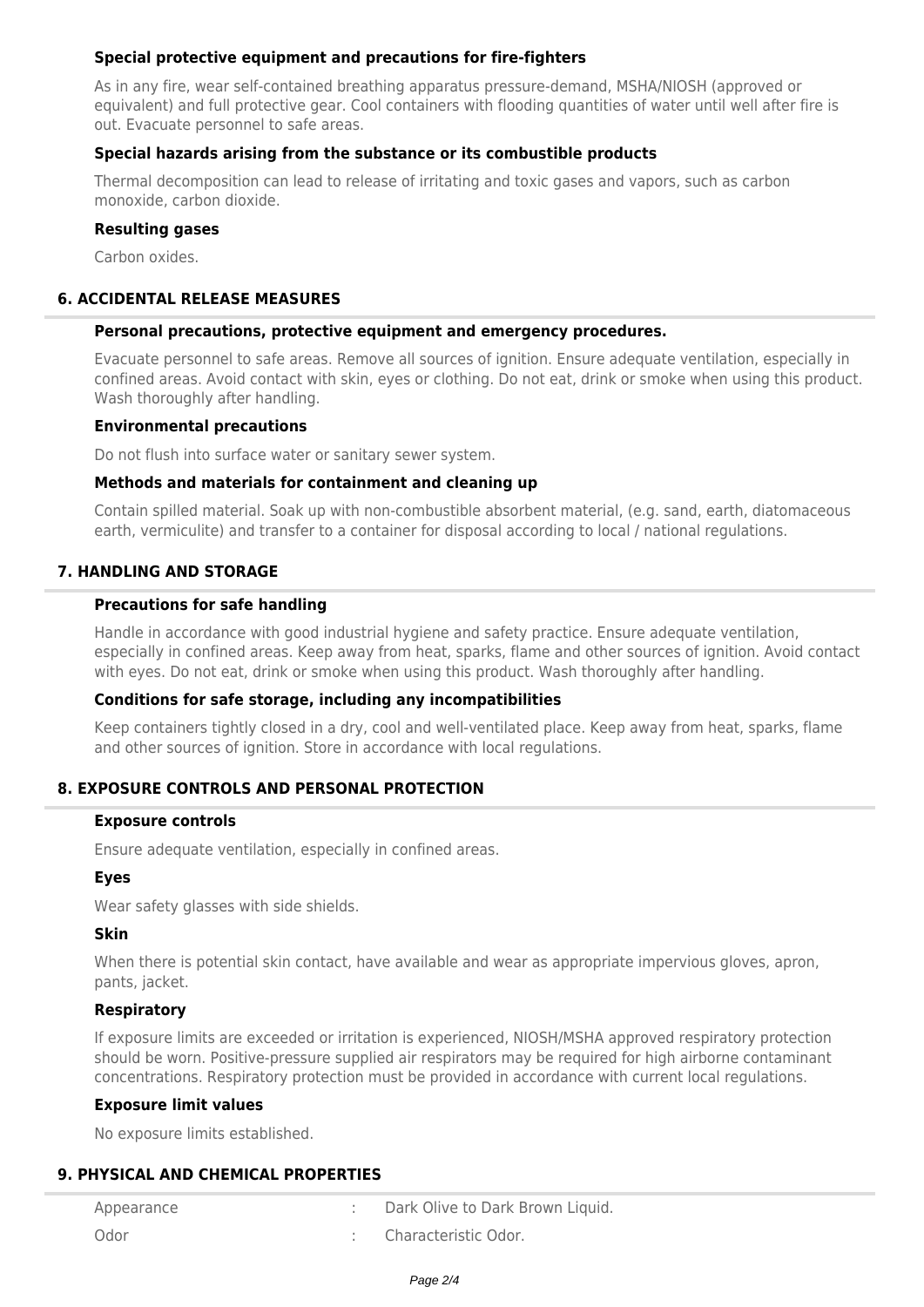| Solubility (ies) | Soluble in water.      |
|------------------|------------------------|
| Refractive index | 1.435 to 1.460 @ 20 °C |

## **10. STABILITY AND REACTIVITY**

### **Reactivity**

None known effects under normal use conditions.

### **Chemical stability**

Stable under normal conditions.

### **Possibility of hazardous reactions**

None under normal processing.

#### **Conditions to avoid**

Heat, flames and sparks. Incompatible materials.

### **Incompatible materials**

Strong oxidizing agent.

#### **Hazardous decomposition products**

None under normal use conditions.

## **11. TOXICOLOGICAL INFORMATION**

#### **Inhalation**

No known effects.

#### **Skin contact**

Non-irritating to the skin.

#### **Eye contact**

No eye irritation.

#### **Ingestion**

No known effects.

### **12. ECOLOGICAL INFORMATION**

#### **Ecotoxicity**

No data available.

#### **Persistence and degradability**

No information available.

#### **Bio - accumulative potential**

No information available.

#### **Mobility in soil**

No information available.

#### **Other adverse effects**

No information available.

### **13. DISPOSAL CONSIDERATION**

Treatment, storage, transportation, and disposal must be in accordance with applicable federal, state/provincial, and local regulations.

### **14. TRANSPORT INFORMATION**

## **US DOT Shipping Description (Land)**